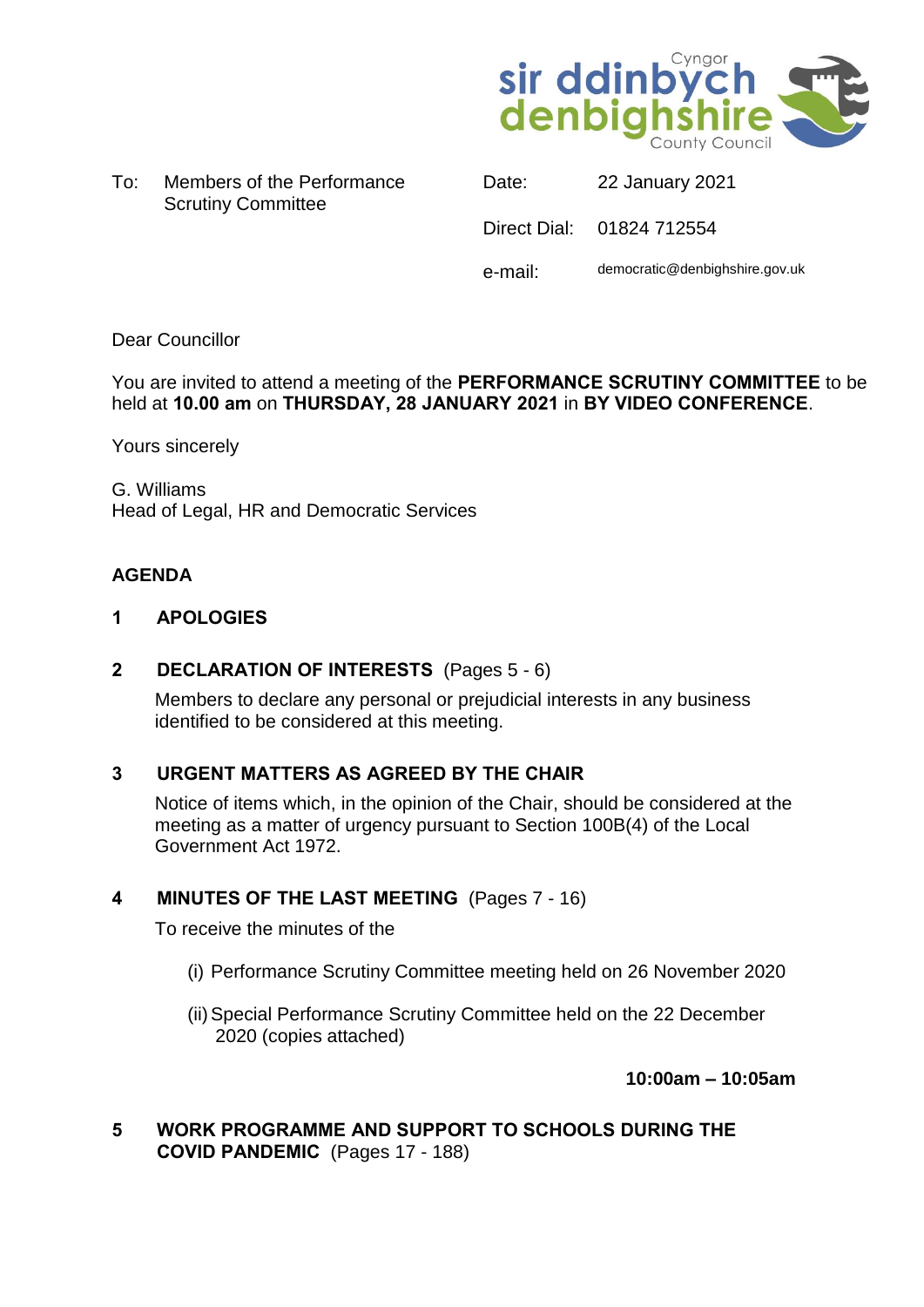To consider a report on how the regional consortium, in partnership with the Local Authority, has evolved and adapted to support schools during the COVID pandemic and how schools adapted to the new ways of working in response to COVID-19 restrictions and the impact on future education delivery practices (copy attached)

**10:05am – 11:00am**

**~~~~BREAK~~~~**

**11:00am – 11:10am**

## **6 LEARNER TRANSPORT: PROVISION FOR WELSH MEDIUM EDUCATION AND THE DEFINITION OF CATEGORY 1 SCHOOLS IN THE COUNTY** (Pages 189 - 254)

To consider a joint report by the Head of Education and the Education Planning and Recourses Manager (copy attached) which seeks the Committee to discuss the Council's Learner Transport policy and its application in relation to Welsh medium education.

**11:10am – 12:00pm**

## **7 SCRUTINY WORK PROGRAMME** (Pages 255 - 276)

To consider a report by the Scrutiny Coordinator (copy enclosed) seeking a review of the committee's forward work programme and updating members on relevant issues.

**12:00pm – 12:20pm**

## **8 FEEDBACK FROM COMMITTEE REPRESENTATIVES**

To receive any updates from Committee representatives on various Council Boards and Groups

### **MEMBERSHIP**

### **Councillors**

Councillor Arwel Roberts (Chair) Councillor Hugh Irving (Vice-Chair)

Ellie Chard Martyn Holland Geraint Lloyd-Williams Bob Murray Paul Penlington

Pete Prendergast Peter Scott Andrew Thomas David Williams

## **Voting Co-opted Members for Education (Agenda Item No. 5 and 6 only)**